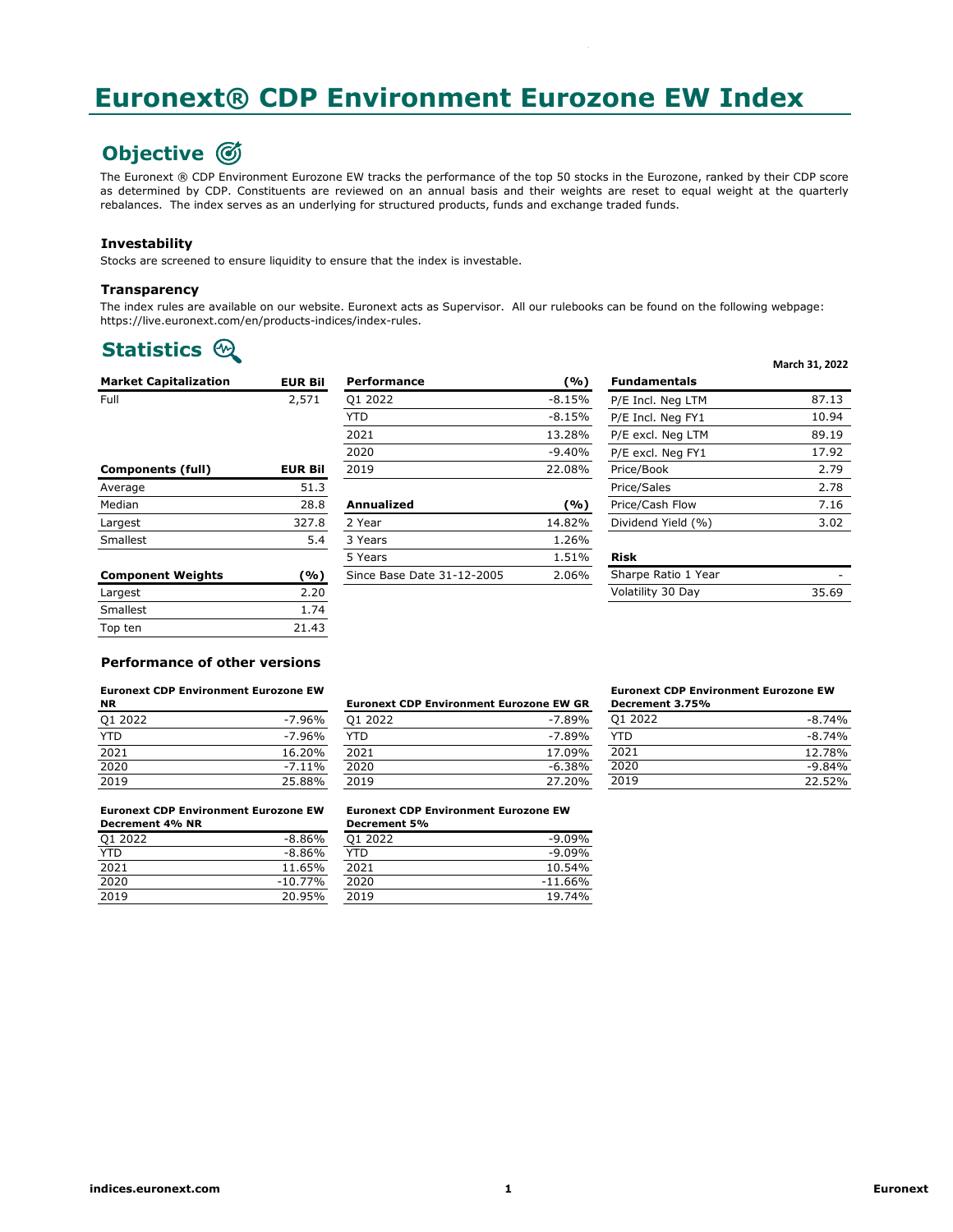# **Euronext® CDP Environment Eurozone EW Index**

 $E=\mathbb{E}_\mathcal{E}$  environment European EW Index Yes EZENP European European European European European European European European European European European European European European European European European European Eur

# **Index Facts**

| <b>Categories</b>                  | <b>Facts</b>                                                                                              |
|------------------------------------|-----------------------------------------------------------------------------------------------------------|
| Weighting                          | Equally Weighted.                                                                                         |
| Component Number                   | 50                                                                                                        |
| Review of composition              | Annual after the close of the third Friday of March                                                       |
| Calculation and Distribution       | Price index; Net return index, Gross return index and Decrement 5% on NR                                  |
| Date Introduced                    | Euronext CDP Environment Eurozone EW Index family was introduced on 13 February 2019                      |
| Isin code / Base Value / Base Date | Euronext CDP Environment Eurozone EW Index (NL0013352560), 1000 as of 31 December<br>2005                 |
|                                    | Euronext CDP Environment Eurozone EW NR Index (NL0013352578), 1000 as of 31<br>December 2005              |
|                                    | Euronext CDP Environment Eurozone EW GR Index (NL0013352586), 1000 as of 31<br>December 2005              |
|                                    | Euronext CDP Environment Eurozone EW Decrement 3.75% Index (NL0015000MS6), 1000<br>as of 31 December 2005 |
|                                    | Euronext CDP Environment Eurozone EW Decrement 4% NR Index (NL00150000I8), 1000<br>as of 31 December 2005 |
|                                    | Euronext CDP Environment Eurozone EW D5% Index (NL0013352594), 1000 as of 31<br>December 2005             |

This publication is for information purposes only and is not a recommendation to engage in investment activities. This publication is provided "as is" without representation or warranty of any kind. Whilst all reasonable care has been taken to ensure the accuracy of the content, Euronext does not guarantee its accuracy or completeness. Euronext will not be held liable for any loss or damages of any nature ensuing from using, trusting or acting on information provided. All proprietary rights and interest in or connected with this publication shall vest in Euronext. No part of it may be redistributed or reproduced in any form without the prior written permission of Euronext.<br>Euronext refers to Euronext N.V. and its affiliates. Information regarding trademarks a **© 2022, Euronext N.V. - All rights reserved.**